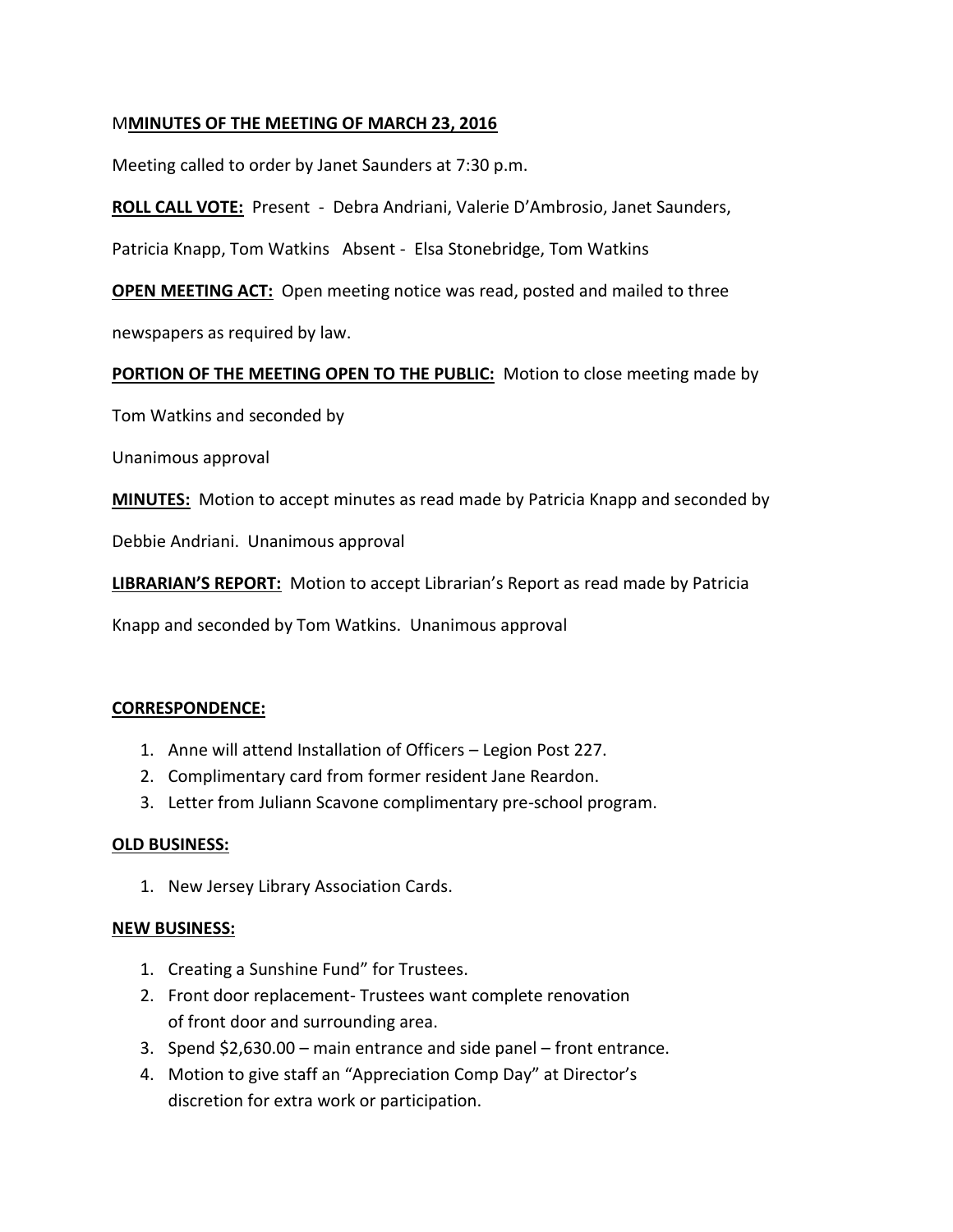## **FRIENDS OF THE LIBRARY**

1. Will have their annual "Trash to Treasure". Several patrons and community members have signed up to participate.

## **FOUNDATION:**

1. Fundraiser – Night of Indulgence, May 6, 2016

# **FINANCIAL REPORT:**

- 1. Motion to accept 2<sup>nd</sup> Quarter Allotment made by Tom Watkins and seconded by Valerie D'Ambrosio. **ROLL CALL VOTE:** Debbie Andriani, yes; Valerie D'Ambrosio, yes; Janet Saunders, yes; Tom Watkins, yes; Patricia Knapp, yes. Absent – Enrica Montemurro, Elsa Stonebridge.
- 2. Motion to accept bills waiting approval made by Debbie Andriani and seconded by Janet Saunders. **ROLL CALL VOTE:** Debbie Andriani, yes; Valerie D'Ambrosio, yes; Janet Saunders, yes; Tom Watkins, yes; Patricia Knapp, yes. Absent – Enrica Montemurro, Elsa Stonebridge.

# **FINANCE COMMITTEE MEETING REPORT:**

- 1. Discussion of salary guide.
- 2. Replacement for retiring custodian, Rick Shea will take his place three times a week.
- 3. Increase in salary for Roe to Grade 2 status. Motion to accept made by Valerie
- 4. D'Ambrosio and seconded by Patricia Knapp. **ROLL CALL VOTE:** Debbie Andriani, yes; Valerie D'Ambrosio, yes; Janet Saunders, yes; Tom Watkins, yes; Patricia Knapp, yes. Absent - Enrica Montemurro, Elsa Stonebridge.
- 5. Director increase approved for 2016. Motion to accept made by Valerie D'Ambrosio and seconded by Patricia Knapp. **ROLL CALL VOTE:** Debbie Andriani, yes; Valerie D'Ambrosio, yes; Janet Saunders, yes; Tom Watkins, yes; Patricia Knapp, yes. Absent - Enrica Montemurro, Elsa Stonebridge.
- 6. 2016 Budget \$772,950.00, 1.45% increase. Motion to accept made by Valerie D'Ambrosio, and seconded by Patricia Knapp. **ROLL CALL VOTED:** Debbie Andriani, yes; Valerie D'Ambrosio, yes; Janet Saunders, yes; Tom Watkins, yes; Patricia Knapp, yes. Absent -- Enrica Montemurro, Elsa Stonebridge.